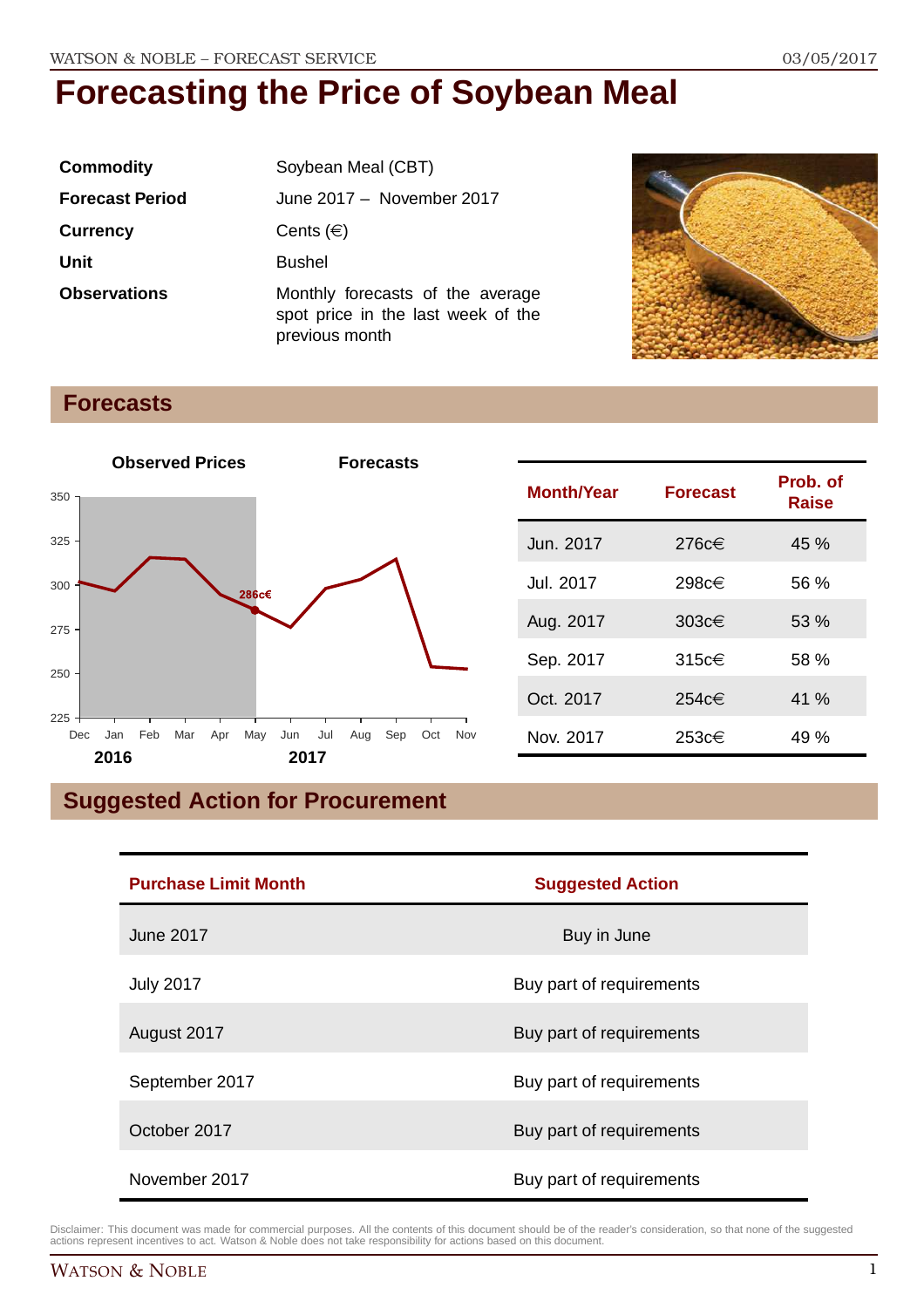### **Impact Analysis: One Month Forecast**



Our algorithm forecasts a lower price of Soybean Meal in one month: it is expectable that the price decreases 3.42% from 286 $c \in$  to 276 $c \in$  until the beginning of June.

## **Indices of Factors**



#### **Interpretation**

- **Increase of Supply**: Negative pressure of the Supply index
- **Decrease of Demand**: Negative pressure of the Demand index
- **Negative pressure of the index of Soybean Meal**
- Negative pressure of the index of variables representing the market upstream
- Negative pressure of the index of variables representing the market downstream
- **•** Positive pressure of the financial index
- **Negative pressure of other commodities and other** factors
- Focus on Mexico, Belgium, and Brazil

#### **Impact per Country**

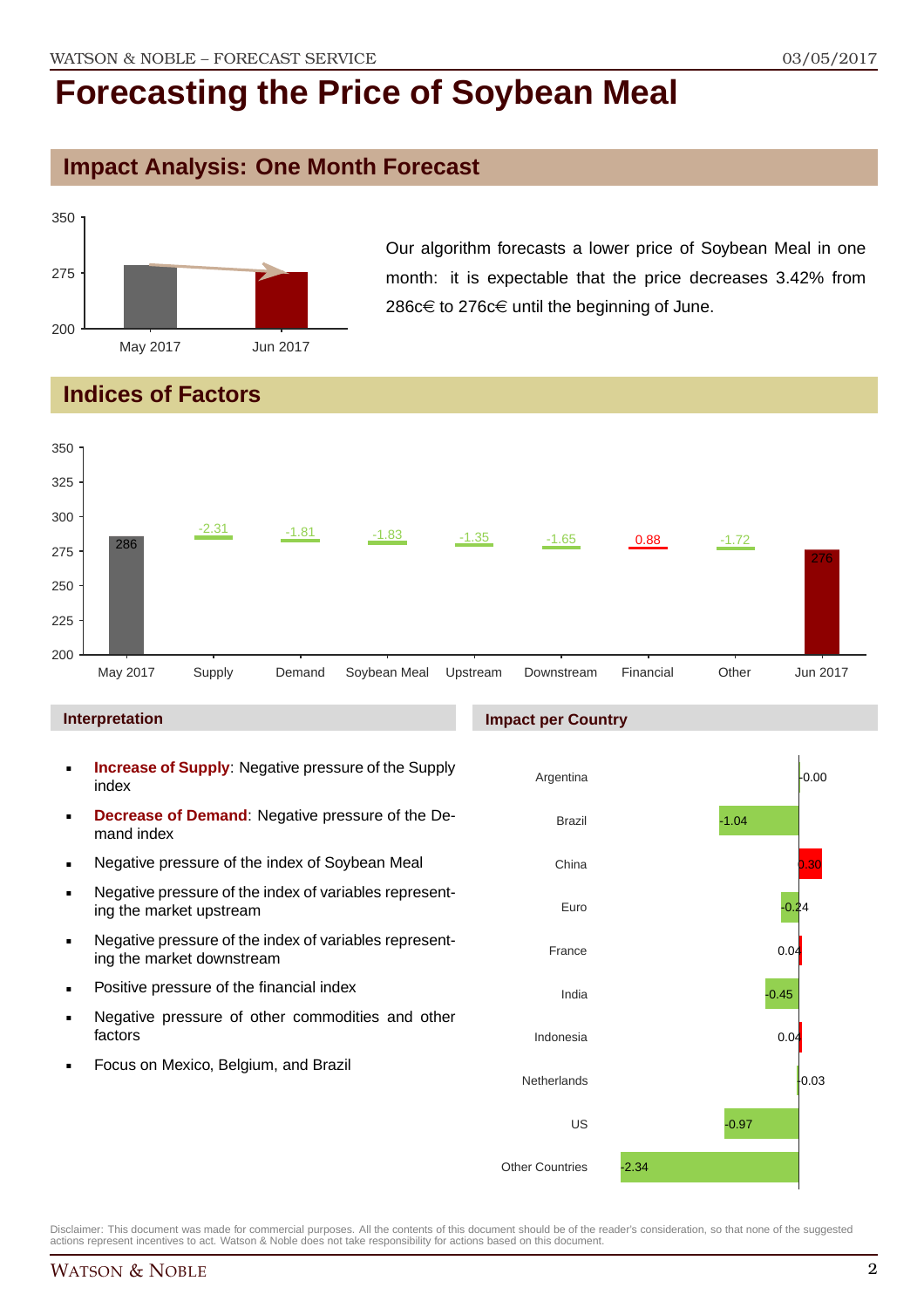### **Impact Analysis: Two Months Forecast**



Our algorithm forecasts a higher price of Soybean Meal in two months: it is expectable that the price increases 4.24% from 286c€ to 298c€ until the beginning of July.

## **Indices of Factors**



#### **Interpretation**

- **Decrease of Supply**: Positive pressure of the Supply index
- **Increase of Demand**: Positive pressure of the Demand index
- **Slightly positive pressure of the index of Soybean** Meal
- Positive pressure of the index of variables representing the market upstream
- **Considerably positive pressure of the index of variables representing the market downstream**
- Positive pressure of the financial index
- Positive pressure of other commodities and other factors
- Focus on US, Peru, and India

#### **Impact per Country**



Disclaimer: This document was made for commercial purposes. All the contents of this document should be of the reader's consideration, so that none of the suggested actions represent incentives to act. Watson & Noble does not take responsibility for actions based on this document.

### WATSON & NOBLE 3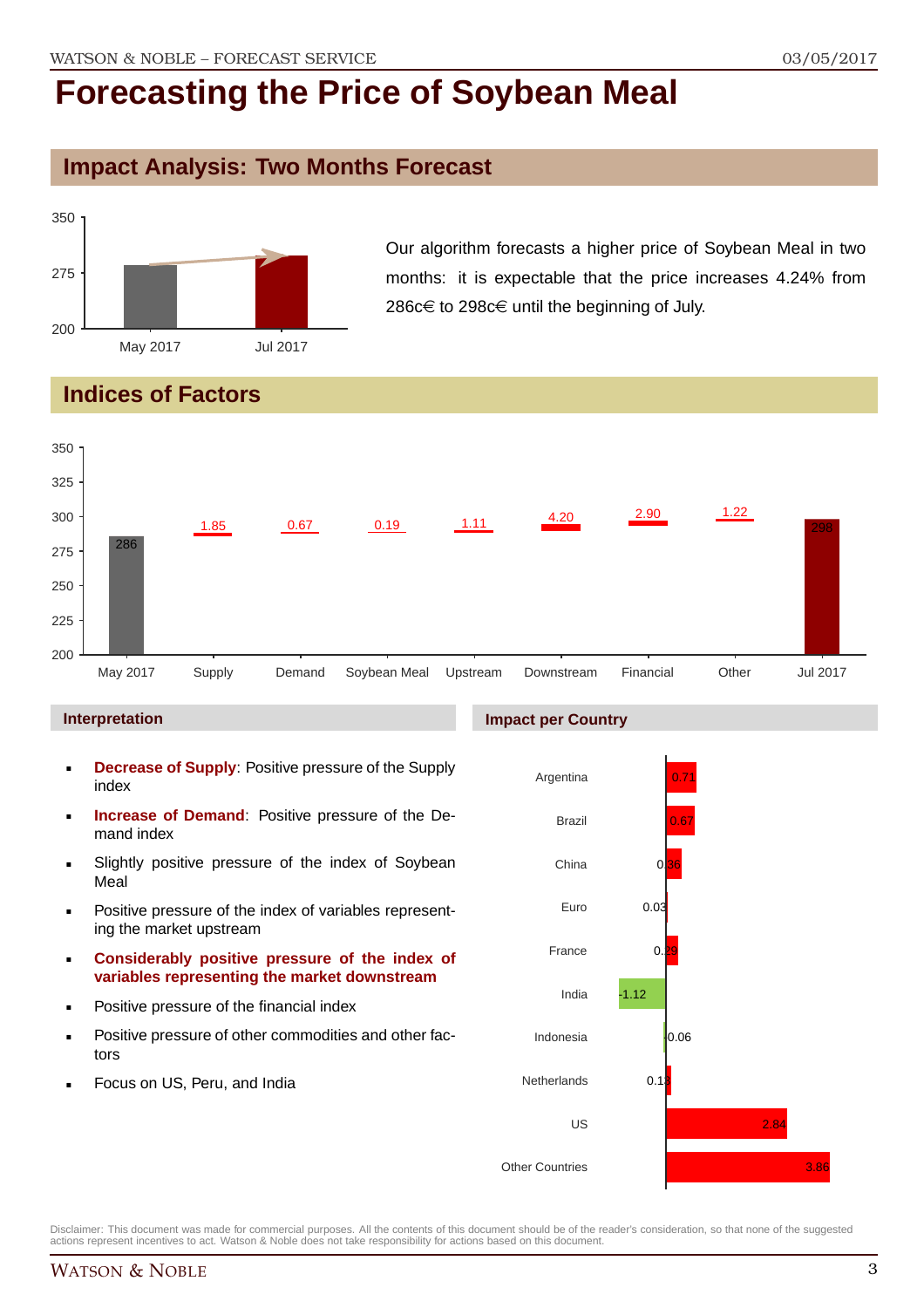### **Impact Analysis: Three Months Forecast**



Our algorithm forecasts a higher price of Soybean Meal in three months: it is expectable that the price increases 6.03% from 286c€ to 303c€ until the beginning of August.

## **Indices of Factors**



#### **Interpretation**

- **Decrease of Supply**: Positive pressure of the Supply index
- **Increase of Demand**: Positive pressure of the Demand index
- **Positive pressure of the index of Soybean Meal**
- Slightly negative pressure of the index of variables representing the market upstream
- **Considerably positive pressure of the index of variables representing the market downstream**
- **•** Positive pressure of the financial index
- **Negative pressure of other commodities and other** factors
- Focus on US, Brazil, and Indonesia

#### **Impact per Country**

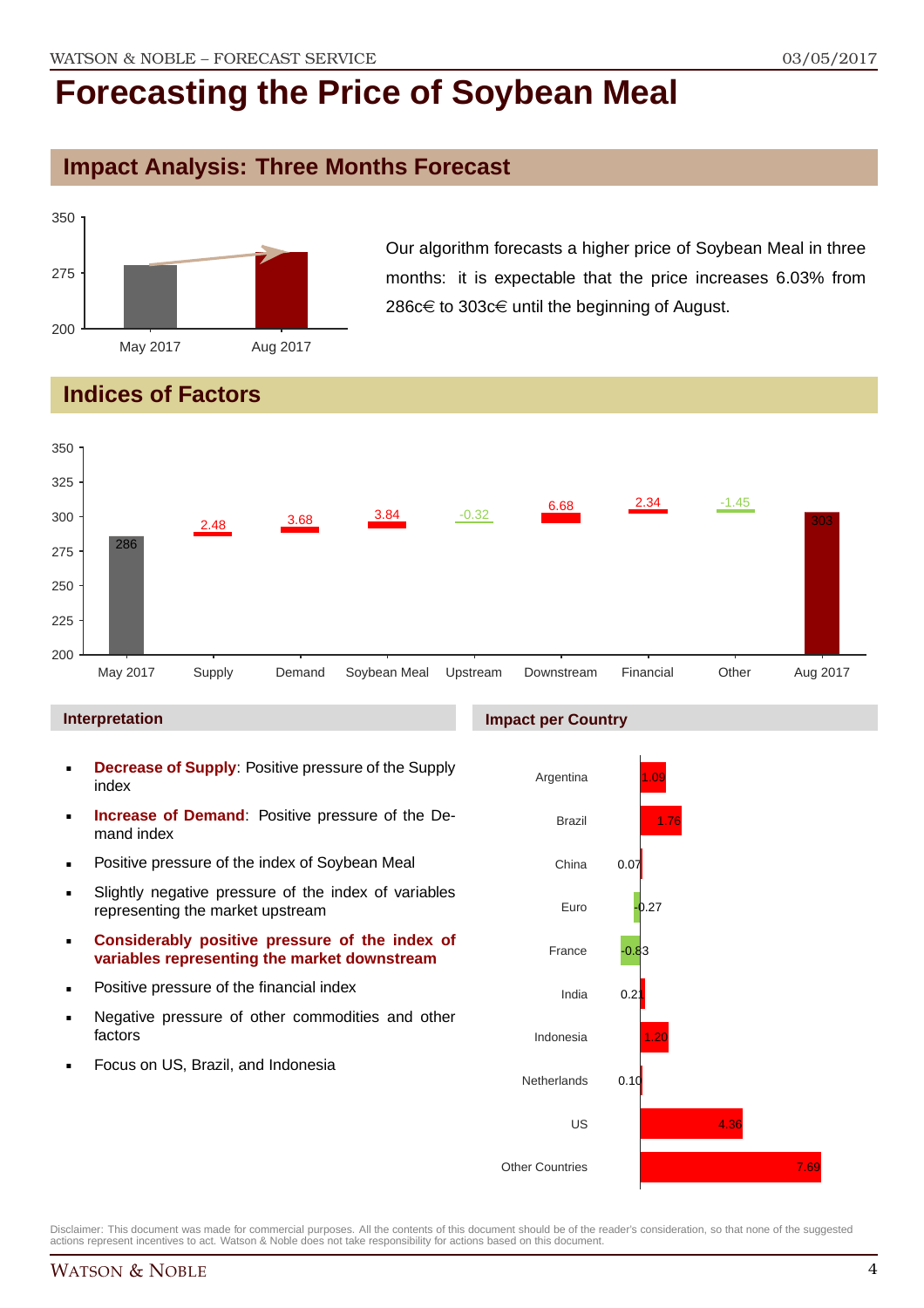## **Impact Analysis: Four Months Forecast**



Our algorithm forecasts a higher price of Soybean Meal in four months: it is expectable that the price increases 10.01% from 286 $c$ € to 315 $c$ € until the beginning of September.

## **Indices of Factors**



#### **Interpretation**

- **Decrease of Supply**: Positive pressure of the Supply index
- **Increase of Demand**: Positive pressure of the Demand index
- **Positive pressure of the index of Soybean Meal**
- Negative pressure of the index of variables representing the market upstream
- Positive pressure of the index of variables representing the market downstream
- **Considerably positive pressure of the financial index**
- Slightly negative pressure of other commodities and other factors
- Focus on US, Indonesia, and Russia

#### **Impact per Country**

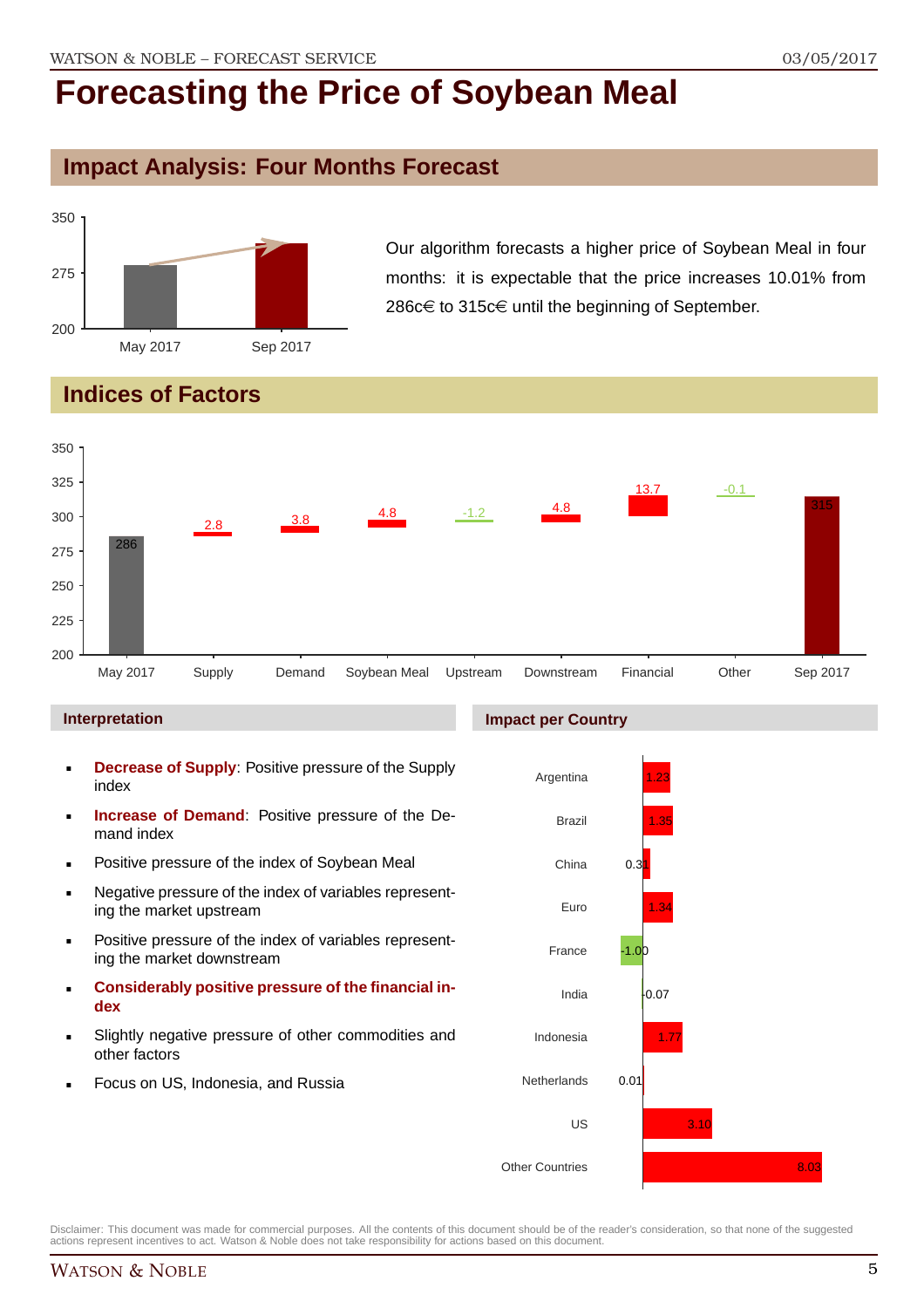### **Impact Analysis: Five Months Forecast**



Our algorithm forecasts a lower price of Soybean Meal in five months: it is expectable that the price decreases 11.21% from 286 $c∈$  to 254 $c∈$  until the beginning of October.

## **Indices of Factors**



#### **Interpretation**

- **Increase of Supply**: Negative pressure of the Supply index
- **Decrease of Demand**: Negative pressure of the Demand index
- **Positive pressure of the index of Soybean Meal**
- **Considerably negative pressure of the index of variables representing the market upstream**
- Negative pressure of the index of variables representing the market downstream
- **Considerably negative pressure of the financial index**
- Negative pressure of other commodities and other factors
- Focus on Belgium, Germany, and Italy

#### **Impact per Country**

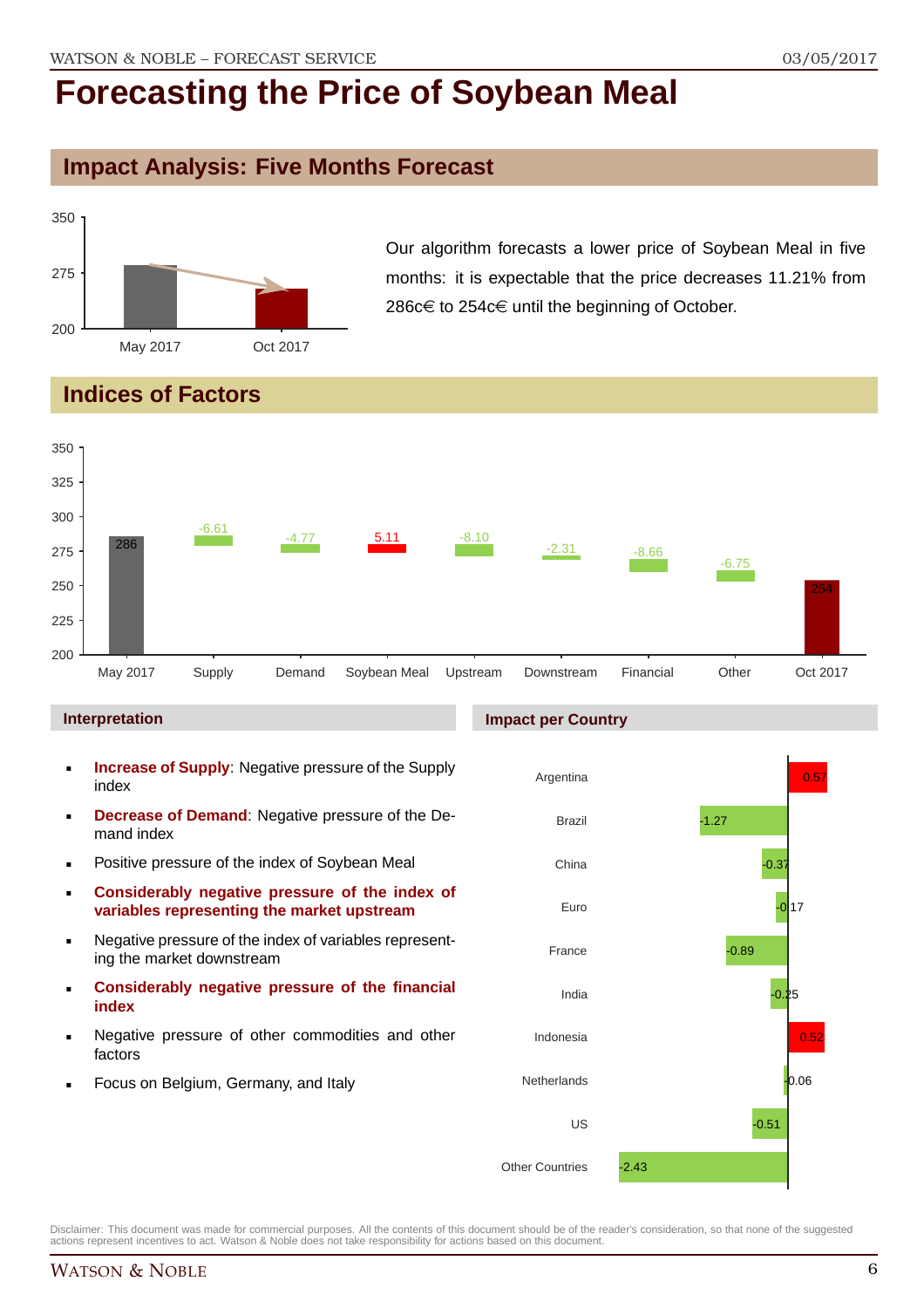### **Impact Analysis: Six Months Forecast**



Our algorithm forecasts a lower price of Soybean Meal in six months: it is expectable that the price decreases 11.65% from 286 $c$ € to 253 $c$ ∈ until the beginning of November.

## **Indices of Factors**



#### **Interpretation**

- **Increase of Supply**: Negative pressure of the Supply index
- **Decrease of Demand**: Negative pressure of the Demand index
- **Positive pressure of the index of Soybean Meal**
- **Considerably negative pressure of the index of variables representing the market upstream**
- **Considerably negative pressure of the index of variables representing the market downstream**
- Slightly negative pressure of the financial index
- **Considerably negative pressure of other commodities and other factors**
- Focus on US, Mexico, and Argentina

#### **Impact per Country**

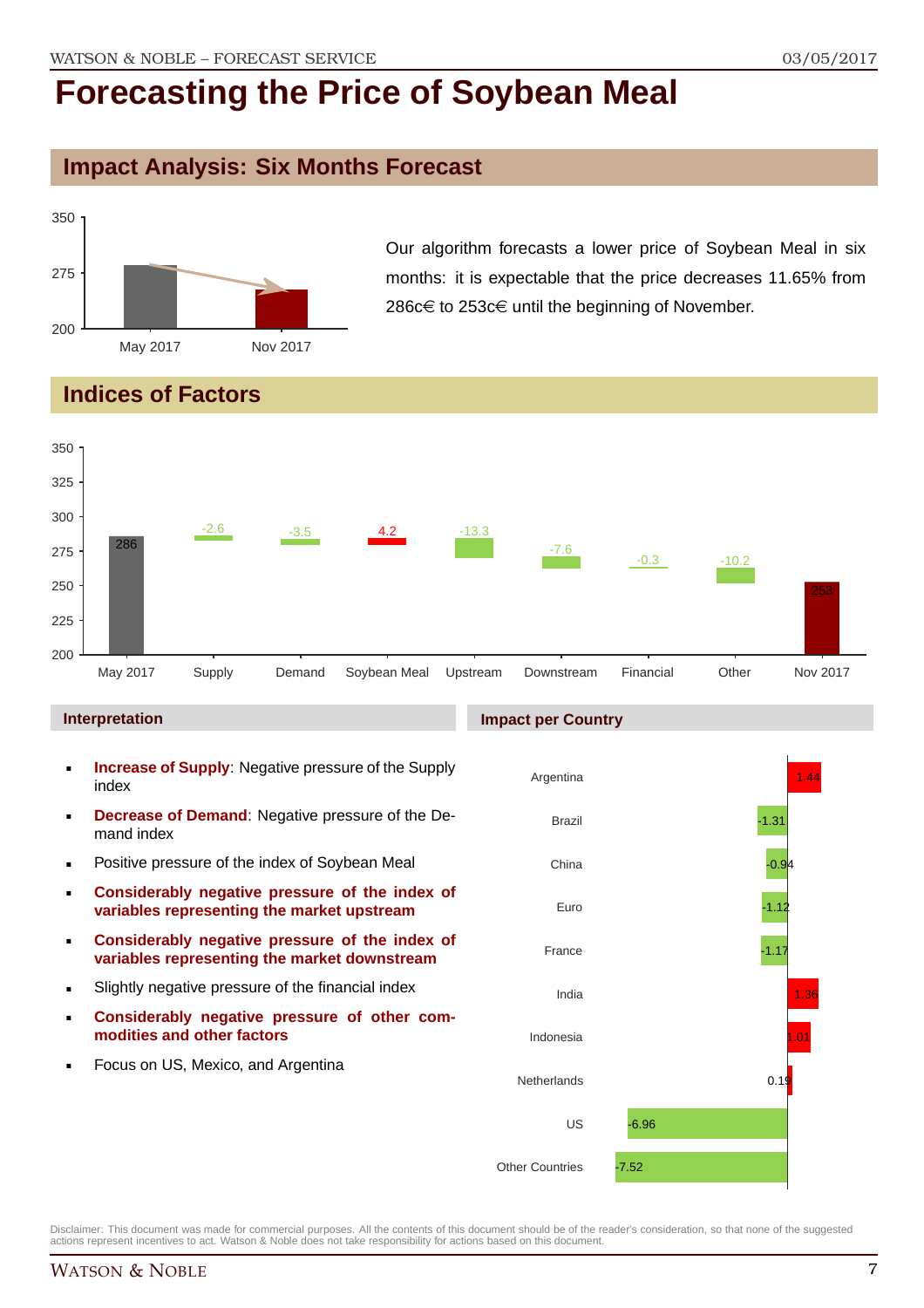## **APPENDIX – Technical Explanation of the Impact Analysis**

In this appendix, we explain the impact analysis of the factors that most contribute for our forecasts.

This Impact Analysis is conducted individually for **each time horizon**, allowing for a distinction between the indices of variables that contribute for our forecasts at short and medium run.

For each time horizon, our analysis has **two components**: first, we present the impact of variables grouped by **indices of factors**; second we present the impact of variables grouped by **indices of countries**.

### **Indices of Factors**

**Indices of factors** are indices of the weighted contributions of the variables grouped in those factors.

**Supply Index**: composed of macroeconomic variables of the producing and exporting countries. It includes variables such as production, exchange rates, inflation, monetary policy, and wages. For example, an increase in wages implies higher production costs which should (in linear, general, and ceteris paribus terms) generate an incentive to increase prices;

**Demand index**: composed of macroeconomic variables of the consuming and importing countries. It includes variables such as production, exchange rates, inflation, monetary policy, and wages. For example, a decrease in a consumer confidence index should (in linear, general, and ceteris paribus terms) increase savings and decrease demand, leading to lower prices;

**Soybean Meal Index**: composed of variables related to Soybean Meal. It includes variables such as the price of Soybean Meal in different regions of the world and exports, imports, and producer prices of Soybean Meal in some countries. For example, an increase in the price of Soybean Meal in other region may imply an increase in the price of Soybean Meal in Europe due to arbitrage movements;

**Upstream index**: composed of variables related to Soybean, Weather, and Fertilizers. It includes variables such as the price and exports, imports, and producer prices of the inputs in some countries. For example, an increase in the price of Fertilizers should (in linear, general, and ceteris paribus terms) generate an increase in the price of Soybean Meal;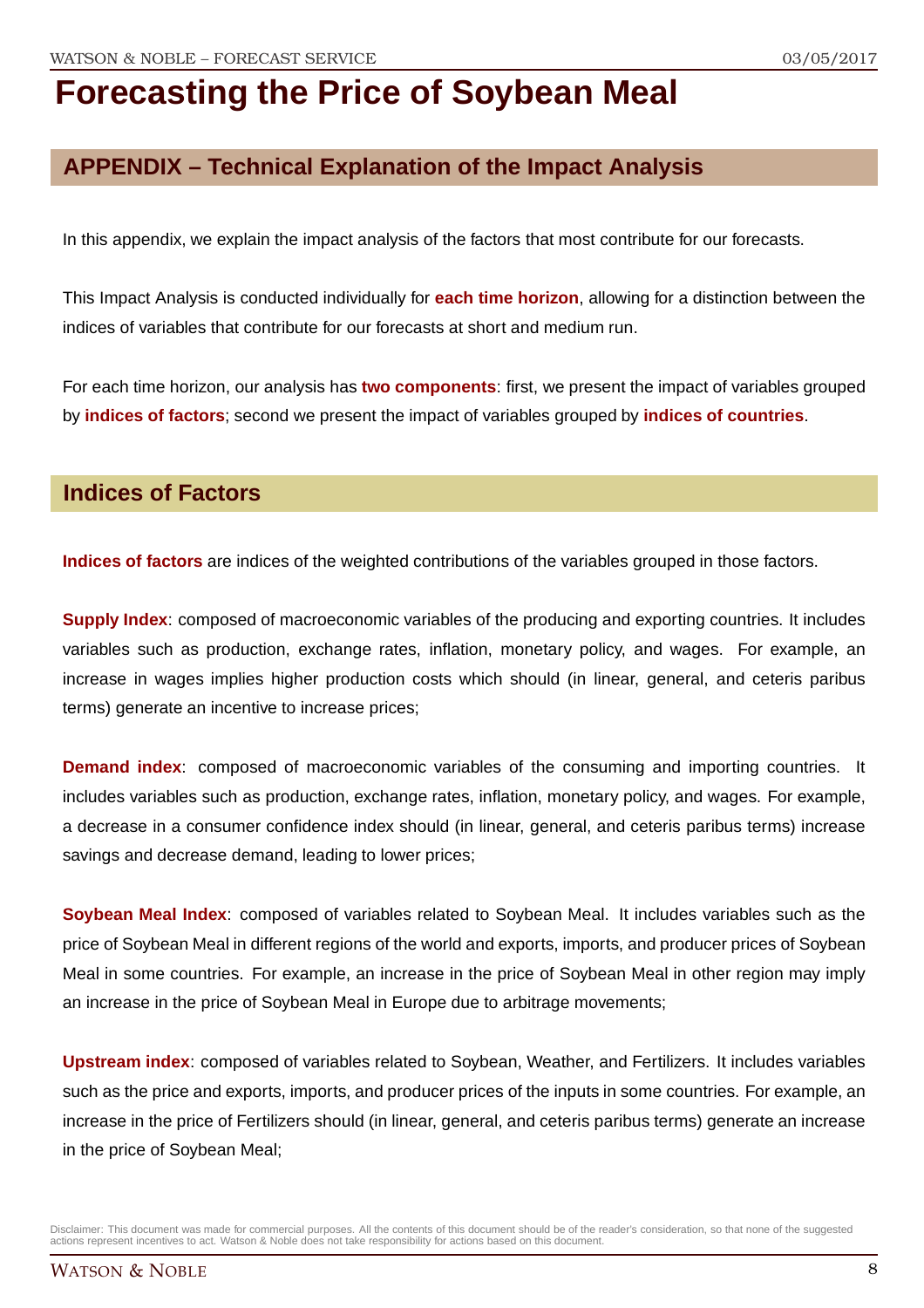## **APPENDIX – Technical Explanation of the Impact Analysis (II)**

**Downstream index**: composed of variables related to the Feed Industry. It includes variables such as the exports, imports, and prices of Pork, Poultry and Beef in some countries. For example, an increase in the demand of Pork should (in linear, general, and ceteris paribus terms) generate an increase in the price of Soybean Meal;

**Financial Variables Index**: composed of financial market variables. It includes the share price of companies that produce Soybean Meal. It also includes financial indices related to this sector. For example, a positive change in the share price of a producer of Soybean Meal should (in linear, general, and ceteris paribus terms) imply an increase in expected profitability of the firm. This may signal an expectation of increase in the price of Soybean Meal;

**Other Variables Index**: composed of variables related to other cereals, such as Corn and Wheat. It includes the price, exports, and imports of these commodities. For example, a positive change in the price of a substitute commodity, should (in linear, general, and ceteris paribus terms) imply an increase of demand of Soybean Meal, and thus, of the price of Soybean Meal.

### **Indices of Countries**

**Indices of Countries**: are indices of the weighted contributions of the macroeconomic variables of each country. The countries we present are the most relevant countries in the production, consumption, and international commerce of Soybean Meal.

### **Interpretation Warning**